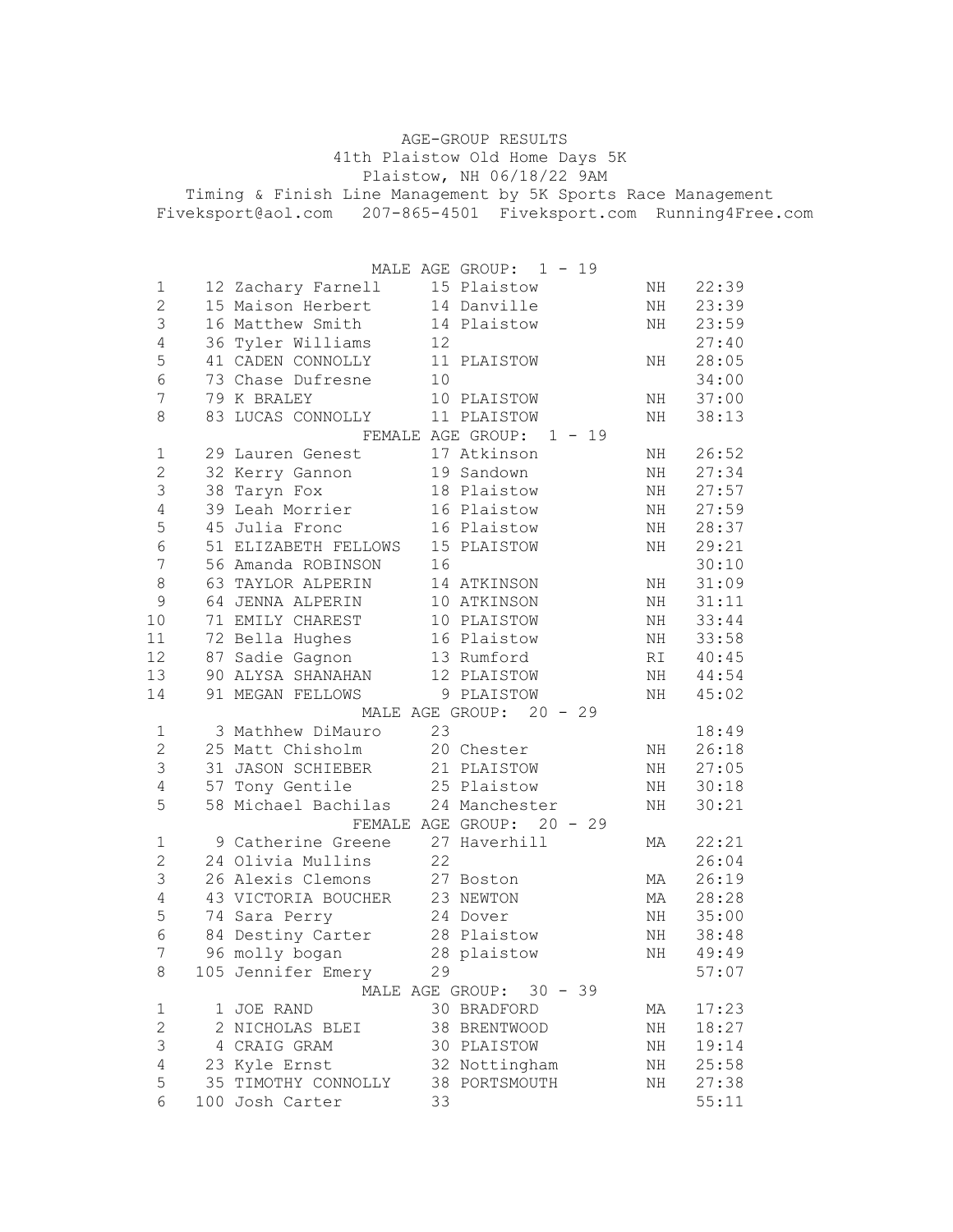7 104 Daniel Tafoya 31 Plaistow MH 57:05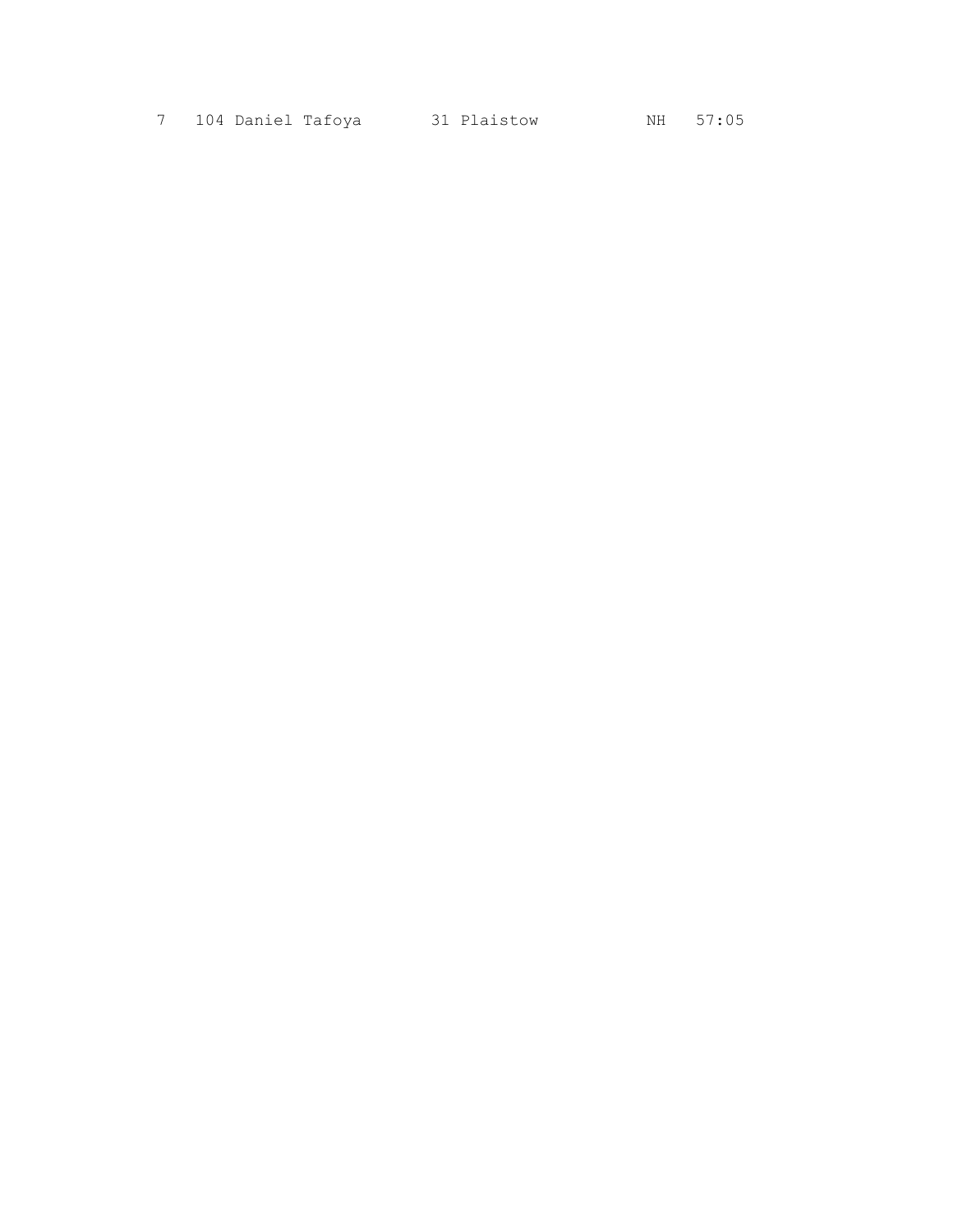|                  |                                      |    | FEMALE AGE GROUP: 30 - 39 |    |            |
|------------------|--------------------------------------|----|---------------------------|----|------------|
| $\mathbf 1$      | 8 Shea Campbell 30 Seabrook          |    |                           | NH | 22:04      |
| $\overline{c}$   | 18 Morgan Cooper 31 Brunswick        |    |                           | ME | 24:47      |
| $\mathsf 3$      | 22 Alicia Ernst                      |    | 34 Nottingham             | ΝH | 25:57      |
| $\sqrt{4}$       | 46 ANDREA BLEI                       |    | 38 BRENTWOOD              | NH | 28:58      |
| 5                | 61 Jessica Caruso 33 Amesbury        |    |                           | МA | 30:57      |
| $\epsilon$       | 67 Kristen Osborne 39 North hampton  |    |                           | NH | 32:43      |
| 7                | 106 Jessica Tafoya                   | 31 |                           |    | 57:10      |
|                  |                                      |    | MALE AGE GROUP: 40 - 49   |    |            |
| $\mathbf 1$      | 6 DAN REGAN                          |    | 49 PLAISTOW               | NH | 21:35      |
| $\mathbf{2}$     | 14 MICHAEL FONTAINE                  |    | 43 WESTFORD               | МA | 23:34      |
| $\mathsf 3$      | 17 Dean Zanello                      |    | 42 Danville               | NH | 24:06      |
| $\sqrt{4}$       | 28 KENNETH WILSON                    |    | 48 NEWTON                 | NH | 26:23      |
| 5                | 40 Andrew Kraus                      |    | 48 Haverhill              | МA | 28:02      |
| $\epsilon$       | 42 Chris Williams 43 Plaistow        |    |                           | NH | 28:23      |
| $\overline{7}$   | 47 ERIC ELDRIDGE                     |    | 46 CENTER OSSIPEE         | NH | 28:59      |
| 8                | 89 JAY DEROCHE                       |    | 44 PLAISTOW               | NH | 42:31      |
|                  |                                      |    | FEMALE AGE GROUP: 40 - 49 |    |            |
| $\mathbf 1$      | 10 Tracy Gagnon                      |    | 45 Rumford                | RI | 22:36      |
| $\mathbf{2}$     | 48 STEPHANIE ROBINSON 47 Londonderry |    |                           | NH | 29:01      |
| $\mathfrak{Z}$   | 59 Tricia Michalovicz 43 Newton      |    |                           | NH | 30:35      |
| $\sqrt{4}$       | 60 Jaime McHugh                      |    | 45 Plaistow               | NH | 30:45      |
| 5                | 69 Kristen Wyman 47 Plaistow         |    |                           | NH | 33:29      |
| $\sqrt{6}$       | 70 Meganne Daly 42 Sandown           |    |                           | NH | 33:41      |
| $\boldsymbol{7}$ | 76 Kristen Sola 48 Plaistow          |    |                           | NH | 35:16      |
| $\,8\,$          |                                      |    |                           |    | 36:30      |
|                  | 78 AMY CONNOLLY                      |    | 42 PLAISTOW               | NH |            |
| $\mathcal{G}$    | 80 Tina Dufresne                     |    | 44 Plaistow               | NH | 37:08      |
| 10               | 85 HOLLY ALPERIN 44 ATKINSON         |    |                           | NH | 39:17      |
| 11               | 94 DANIELLE KITTREDGE 47 PLAISTOW    |    |                           | NH | 49:37      |
|                  |                                      |    | MALE AGE GROUP: 50 - 59   |    |            |
| 1                | 5 Michael DiMauro                    |    | 54 Middleton              | МA | 20:52      |
| $\mathbf{2}$     | 7 PAUL YOUNG                         |    | 56 NO. HANOVER            | МA | 21:45      |
| $\mathsf S$      | 30 MARK BOUTOT                       |    | 55 PLAISTOW               | NH | 27:03      |
| $\overline{4}$   | 44 Christopher Bourque 53 Plaistow   |    |                           | NH | 28:35      |
| 5                | 62 Dean Fisher                       | 54 |                           |    | 30:58      |
| 6                | 65 KEVIN MOORE                       |    | 52 PLAISTOW               | ΝH | 31:20      |
| 7                | 66 Fred Fraser                       |    | 54 Plaistow               | NH | 32:08      |
| 8                | 98 John Mele                         |    | 54 Haverhill              | MA | 54:52      |
| 9                | 108 Guy Birkenmeier                  |    | 54 Plaistow               |    | NH 1:10:00 |
|                  |                                      |    | FEMALE AGE GROUP: 50 - 59 |    |            |
| 1                | 49 COLLEEN MULLINS                   |    | 53 PLAISTOW               | ΝH | 29:04      |
| $\mathbf{2}$     | 55 Lauren Rothwell                   |    | 58 Atkinson               | NH | 30:09      |
| 3                | 75 TAMMY LENNON                      |    | 54 DANVILLE               | NH | 35:11      |
| $\sqrt{4}$       | 77 ALLISON FLANAGAN                  |    | 50 PLAISTOW               | ΝH | 36:03      |
| 5                | 95 linda lanni                       |    | 59 newton                 | ΝH | 49:48      |
| $\sqrt{6}$       | 97 Darlene Fisher                    |    | 55 Plaistow               | ΝH | 51:03      |
| $\overline{7}$   | 99 MARTHA FOWLER                     |    | 55 PLAISTOW               | ΝH | 55:07      |
| 8                | 107 Susan Birkenmeier                | 52 |                           |    | 1:10:00    |
|                  |                                      |    | MALE AGE GROUP: 60 - 69   |    |            |
| $\mathbf 1$      | 11 Bryan Fahy                        |    | 63 Hampton                | ΝH | 22:38      |
| $\overline{c}$   | 13 BOB STROUT                        |    | 66 SALISBURY              | МA | 22:41      |
| 3                | 20 Jim Campbell                      |    | 61 Byfield                | МA | 25:43      |
| 4                | 21 Wilson Sawyer                     |    | 63 East Hampstead         | ΝH | 25:44      |
| 5                | 34 David Jamgochian                  |    | 62 HAVERHILL              | МA | 27:37      |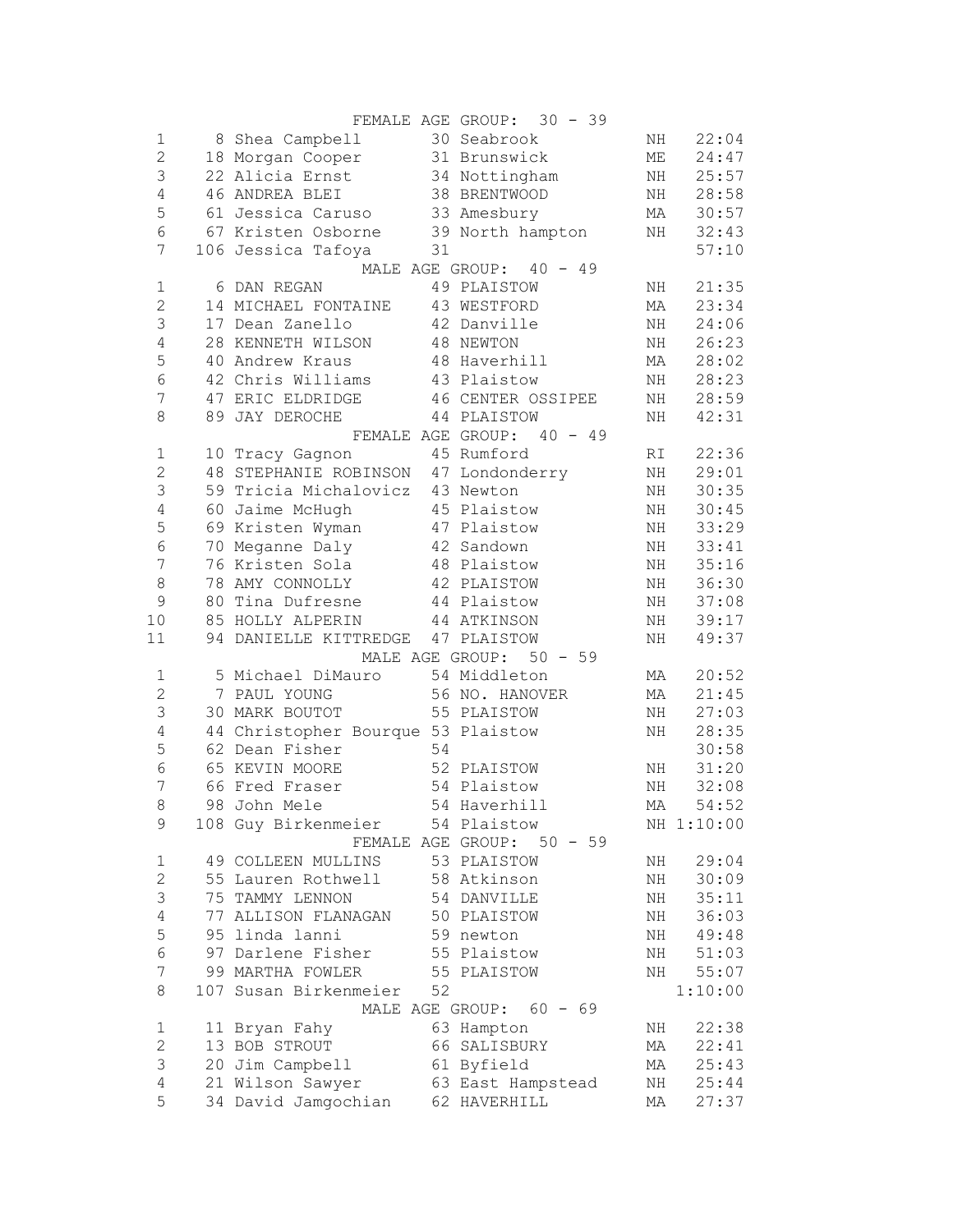| 6   | 52 DENNIS DOUCETTE | 63 PLAISTOW     | NH. | 29:29 |
|-----|--------------------|-----------------|-----|-------|
|     | 68 William Graham  | 65 Kingston     | NH  | 33:09 |
| 8   | 82 Dave Mcquigan   | 69 West newbury | МA  | 37:30 |
| 9   | 86 Rich Kenney     | 62 Atkinson     | NH  | 40:05 |
| 1 N | 93 JAMES Vitale    | 69 Plaistow     | NH. | 49:34 |